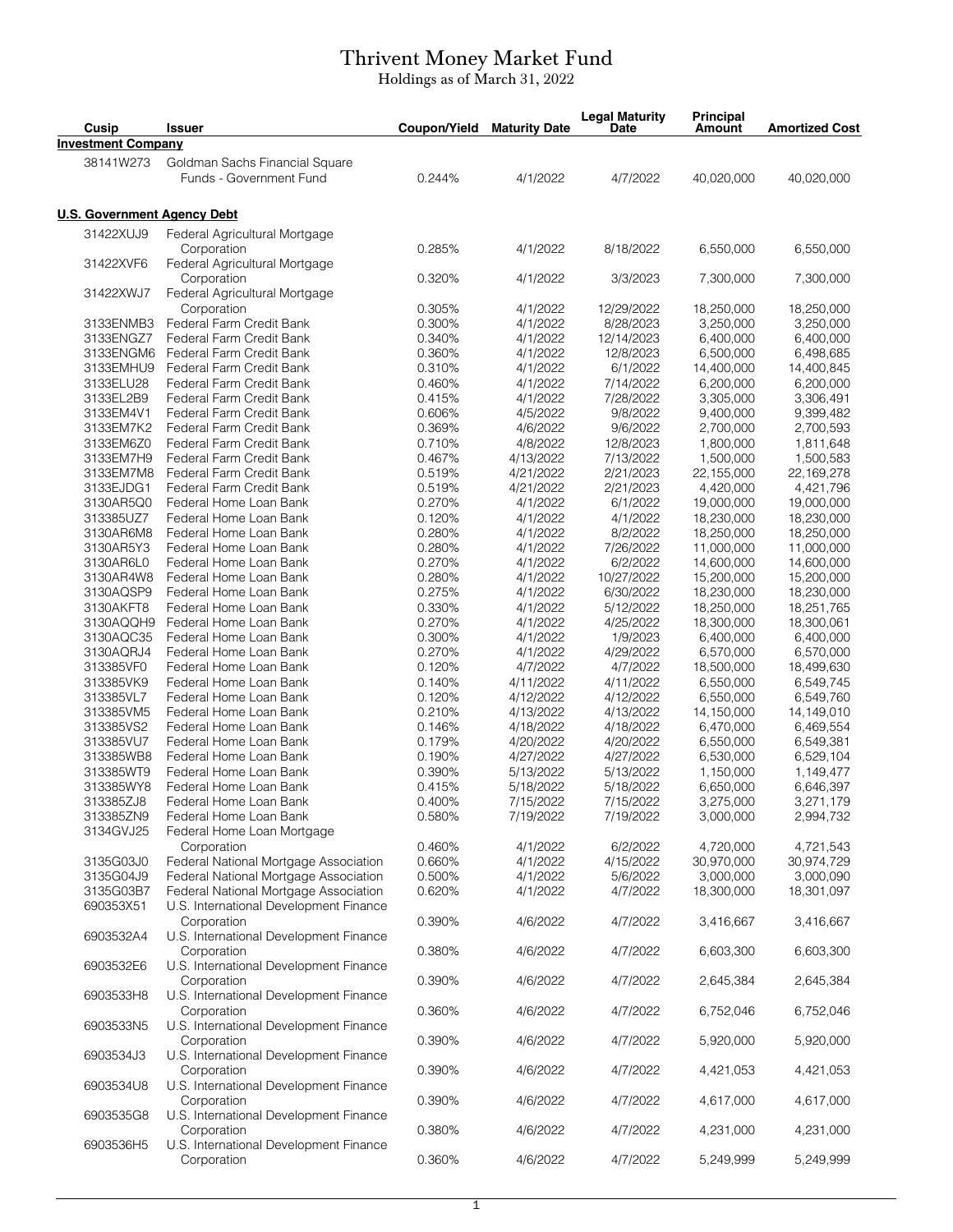## Thrivent Money Market Fund

Holdings as of March 31, 2022

| Cusip                     | <b>Issuer</b>                                         | Coupon/Yield | <b>Maturity Date</b> | <b>Legal Maturity</b><br>Date | <b>Principal</b><br><b>Amount</b> | <b>Amortized Cost</b> |
|---------------------------|-------------------------------------------------------|--------------|----------------------|-------------------------------|-----------------------------------|-----------------------|
|                           | <b>U.S. Government Agency Debt - continued</b>        |              |                      |                               |                                   |                       |
| 6903537W1                 | U.S. International Development Finance<br>Corporation | 0.360%       | 4/6/2022             | 4/7/2022                      | 3,528,000                         | 3,527,999             |
| 6903538B6                 | U.S. International Development Finance<br>Corporation | 0.390%       | 4/6/2022             | 4/7/2022                      | 5,812,500                         | 5,812,500             |
| 690353C96                 | U.S. International Development Finance<br>Corporation | 0.340%       | 4/6/2022             | 4/7/2022                      | 2,837,736                         | 2,837,736             |
| 690353P84                 | U.S. International Development Finance<br>Corporation | 0.340%       | 4/6/2022             | 4/7/2022                      | 4,316,982                         | 4,316,981             |
| 690353QZ3                 | U.S. International Development Finance<br>Corporation | 0.360%       | 4/6/2022             | 4/7/2022                      | 1,557,895                         | 1,557,895             |
| 690353T23                 | U.S. International Development Finance<br>Corporation | 0.360%       | 4/6/2022             | 4/7/2022                      | 1,968,750                         | 1,968,750             |
| 690353T80                 | U.S. International Development Finance<br>Corporation | 0.380%       | 4/6/2022             | 4/7/2022                      | 5,331,060                         | 5,331,060             |
| 690353W94                 | U.S. International Development Finance                |              |                      |                               |                                   |                       |
| 90376PBX8                 | Corporation<br>U.S. International Development Finance | 0.380%       | 4/6/2022             | 4/7/2022                      | 3,977,140                         | 3,977,140             |
| 90376PBS9                 | Corporation<br>U.S. International Development Finance | 0.390%       | 4/6/2022             | 4/7/2022                      | 8,400,000                         | 8,400,000             |
| 90376PBJ9                 | Corporation<br>U.S. International Development Finance | 0.340%       | 4/6/2022             | 4/7/2022                      | 1,619,048                         | 1,619,048             |
| 90376PBG5                 | Corporation<br>U.S. International Development Finance | 0.390%       | 4/6/2022             | 4/7/2022                      | 2,082,693                         | 2,082,693             |
| 90376PBB6                 | Corporation<br>U.S. International Development Finance | 0.390%       | 4/6/2022             | 4/7/2022                      | 7,317,308                         | 7,317,308             |
| 90376PAU5                 | Corporation<br>U.S. International Development Finance | 0.300%       | 4/6/2022             | 4/7/2022                      | 1,344,736                         | 1,344,736             |
| 690353ZP5                 | Corporation<br>U.S. International Development Finance | 0.360%       | 4/6/2022             | 4/7/2022                      | 9,410,000                         | 9,410,000             |
| 690353Z83                 | Corporation<br>U.S. International Development Finance | 0.380%       | 4/6/2022             | 4/7/2022                      | 2,969,451                         | 2,969,451             |
| 690353Z59                 | Corporation<br>U.S. International Development Finance | 0.360%       | 4/6/2022             | 4/7/2022                      | 2,953,163                         | 2,953,163             |
| 690353YY7                 | Corporation<br>U.S. International Development Finance | 0.380%       | 4/6/2022             | 4/7/2022                      | 5,347,984                         | 5,347,984             |
| 690353XK8                 | Corporation<br>U.S. International Development Finance | 0.380%       | 4/6/2022             | 4/7/2022                      | 3,222,660                         | 3,222,660             |
| 690353W37                 | Corporation<br>U.S. International Development Finance | 0.380%       | 4/6/2022             | 4/7/2022                      | 4,603,800                         | 4,603,800             |
| 690355AU6                 | Corporation<br>U.S. International Development Finance | 0.390%       | 4/6/2022             | 4/7/2022                      | 4,033,250                         | 4,033,250             |
|                           | Corporation<br>U.S. International Development Finance | 0.620%       | 7/23/2022            | 7/23/2022                     | 2,900,000                         | 3,046,373             |
| 90376PEQ0                 | Corporation                                           | 0.830%       | 12/14/2022           | 12/14/2022                    | 6,435,000                         | 6,444,483             |
| 90376PES6                 | U.S. International Development Finance<br>Corporation | 1.460%       | 2/15/2023            | 2/15/2023                     | 2,940,000                         | 2,944,893             |
| <b>U.S. Treasury Debt</b> |                                                       |              |                      |                               |                                   |                       |
| 912796T74                 | U.S. Treasury Bills                                   | 0.140%       | 4/5/2022             | 4/5/2022                      | 13,100,000                        | 13,099,796            |
| 912796N47                 | U.S. Treasury Bills                                   | 0.088%       | 4/7/2022             | 4/7/2022                      | 6,270,000                         | 6,269,909             |
| 912796P29                 | U.S. Treasury Bills                                   | 0.089%       | 4/14/2022            | 4/14/2022                     | 28,540,000                        | 28,539,087            |
|                           | U.S. Treasury Bills                                   |              |                      |                               |                                   |                       |
| 912796P37                 |                                                       | 0.175%       | 4/28/2022            | 4/28/2022                     | 6,500,000                         | 6,499,147             |
| 912796Q28                 | U.S. Treasury Bills                                   | 0.198%       | 5/12/2022            | 5/12/2022                     | 13,050,000                        | 13,047,064            |
| 912796H44                 | U.S. Treasury Bills                                   | 0.226%       | 5/19/2022            | 5/19/2022                     | 13,200,000                        | 13,196,018            |
| 912796Q36                 | U.S. Treasury Bills                                   | 0.360%       | 5/26/2022            | 5/26/2022                     | 6,620,000                         | 6,616,359             |
| 912796R35                 | U.S. Treasury Bills                                   | 0.253%       | 6/9/2022             | 6/9/2022                      | 13,350,000                        | 13,343,516            |
| 912796K57                 | U.S. Treasury Bills                                   | 0.420%       | 7/14/2022            | 7/14/2022                     | 6,850,000                         | 6,841,689             |
|                           |                                                       |              |                      |                               |                                   |                       |
| 912828XD7                 | U.S. Treasury Notes                                   | 1.875%       | 5/31/2022            | 5/31/2022                     | 6,550,000                         | 6,567,033             |
| 912834PL6                 | U.S. Treasury STRIPS Zero Coupon                      | 0.000%       | 7/31/2022            | 7/31/2022                     | 555,000                           | 553,312               |